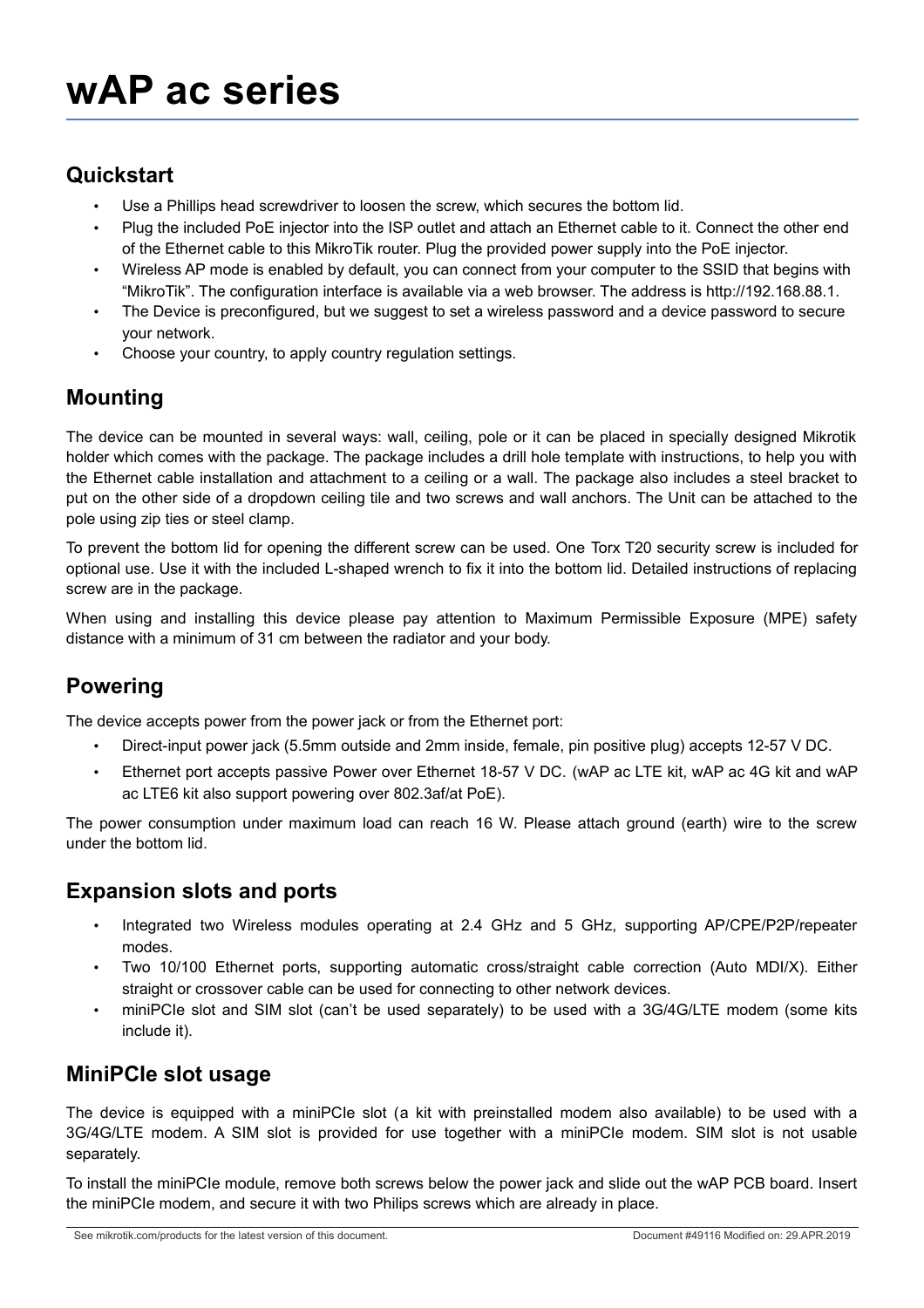Attach the grey uFL connector to the MAIN antenna connector of the modem, attach the black cable to the other (or AUX) connector. It is possible to use external antennas for the modem, two SMA mounting holes are provided next to the reset button, or if you prefer to attach antennas to the case directly, SMA antennas can be mounted on the bottom of the case if you remove the two plastic hole covers first.

After you have reinserted the wAP board into the case and secured it with the screws that were removed earlier, slide in the SIM card from your mobile operator into the SIM slot, with the chip facing up. The slot accepts miniSIM (2FF). The SIM slot protects the SIM card from falling out with a plastic latch. You can press the latch to the left side to unlock and then pull the SIM out using tweezers or a similar tool.

## **Configuration**

We recommend clicking the "Check for updates" button and updating your RouterOS software to the latest version to ensure the best performance and stability. RouterOS includes many configuration options in addition to what is described in this document. We suggest to visit the RouterOS documentation page to get yourself accustomed to the possibilities: http://mt.lv/help.

In case IP connection is not available, the Winbox tool (http://mt.lv/winbox) can be used to connect to the MAC address of the device from the LAN side (all access is blocked from the internet port by default).

It is possible to boot the device from a network, for reinstalling RouterOS for recovery purposes. This can be done from the first Ethernet port. See above how to do this.

### **Buttons and jumpers**

The reset button has three functions:

- Hold this button during boot time until LED light starts flashing, release the button to reset RouterOS configuration (total 5 seconds).
- Keep holding for 5 more seconds, LED turns solid, release now to turn on CAP mode. The device will now look for a CAPsMAN server (total 10 seconds).
- Or Keep holding the button for 5 more seconds until LED turns off, then release it to make the RouterBOARD look for Netinstall servers (total 15 seconds).

Regardless of the above option used, the system will load the backup RouterBOOT loader if the button is pressed before power is applied to the device. Useful for RouterBOOT debugging and recovery.

### **Operating system support**

The device supports RouterOS software with the version number at or above what is indicated in the RouterOS menu /system resource. Other operating systems have not been tested.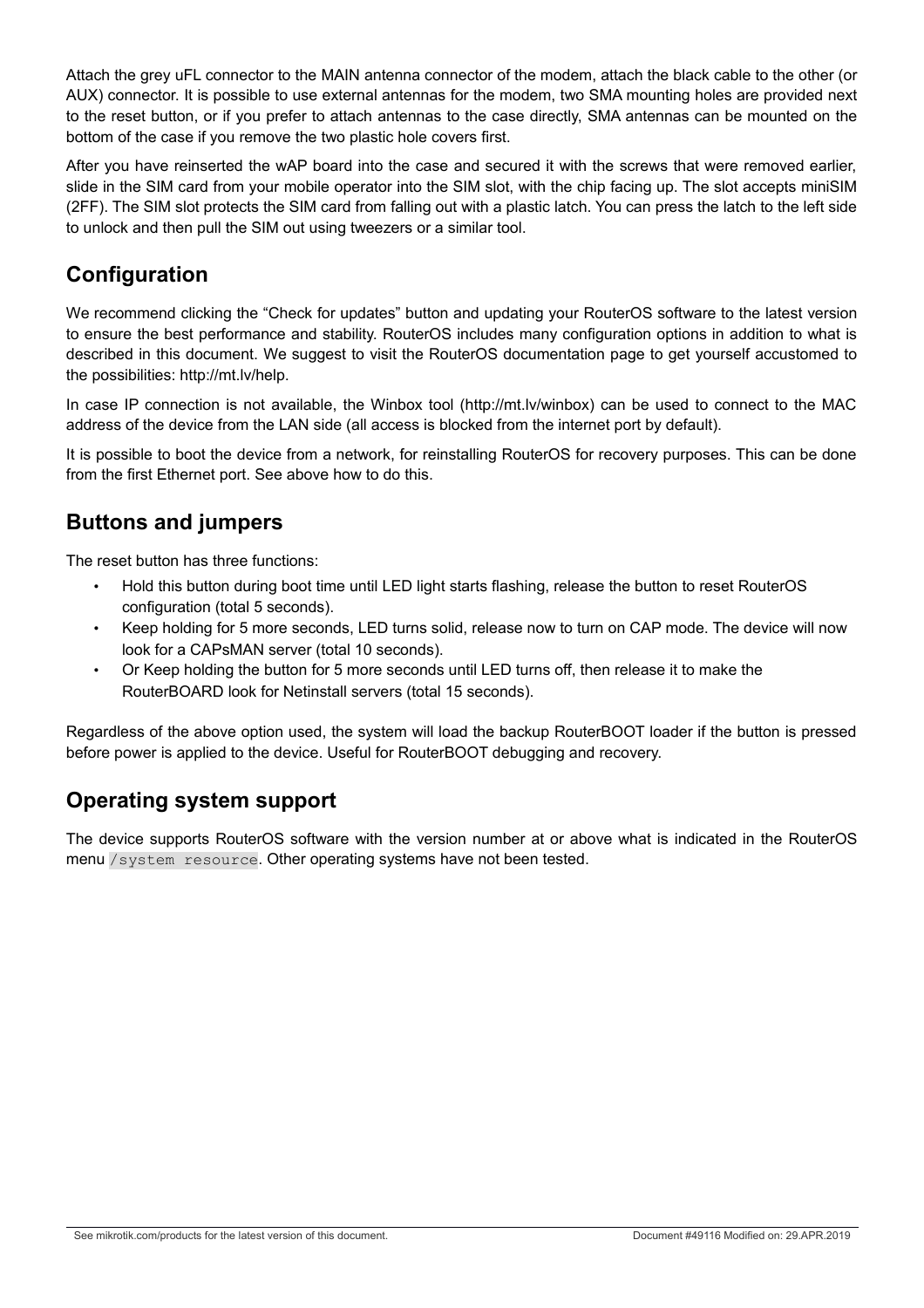#### **Federal Communication Commission Interference Statement**

This equipment has been tested and found to comply with the limits for a Class B digital device, pursuant to Part 15 of the FCC Rules. These limits are designed to provide reasonable protection against harmful interference in a residential installation.



This equipment generates, uses and can radiate radio frequency energy and, if not installed and used in accordance with the instructions, may cause harmful interference to radio communications. However, there is no guarantee that interference will not occur in a particular installation. If this equipment does cause harmful interference to radio or television reception, which can be determined by turning the equipment off and on, the user is encouraged to try to correct the interference by one of the following measures:

- Reorient or relocate the receiving antenna.
- Increase the separation between the equipment and receiver.
- Connect the equipment into an outlet on a circuit different from that to which the receiver is connected.
- Consult the dealer or an experienced radio/TV technician for help.

FCC Caution: Any changes or modifications not expressly approved by the party responsible for compliance could void the user's authority to operate this equipment.

This device complies with Part 15 of the FCC Rules. Operation is subject to the following two conditions: (1) This device may not cause harmful interference, and (2) this device must accept any interference received, including interference that may cause undesired operation.This device and its antenna must not be co-located or operation in conjunction with any other antenna or transmitter.

IMPORTANT: Exposure to Radio Frequency Radiation.

This equipment complies with the FCC RF radiation exposure limits set forth for an uncontrolled environment. This equipment should be installed and operated with a minimum distance of 31 cm between the radiator and any part of your body.

| Model           | <b>FCC ID</b> | <b>Contains FCC ID</b> |  |
|-----------------|---------------|------------------------|--|
| wAP R ac        | TV7WAPGR5AC2D | -                      |  |
| wAP ac LTE kit  | TV7WAPGR5AC2D | TV7R11FLTF             |  |
| wAP ac 4G kit   | TV7WAPGR5AC2D | TV7R11E4G              |  |
| wAP ac LTE6 kit | TV7WAPGR5AC2D | TV7R11ELTE6            |  |

*For use of CBRS bands, the CBSD Category of the final Host equipment will be dependent on the power settings and antenna gain used.*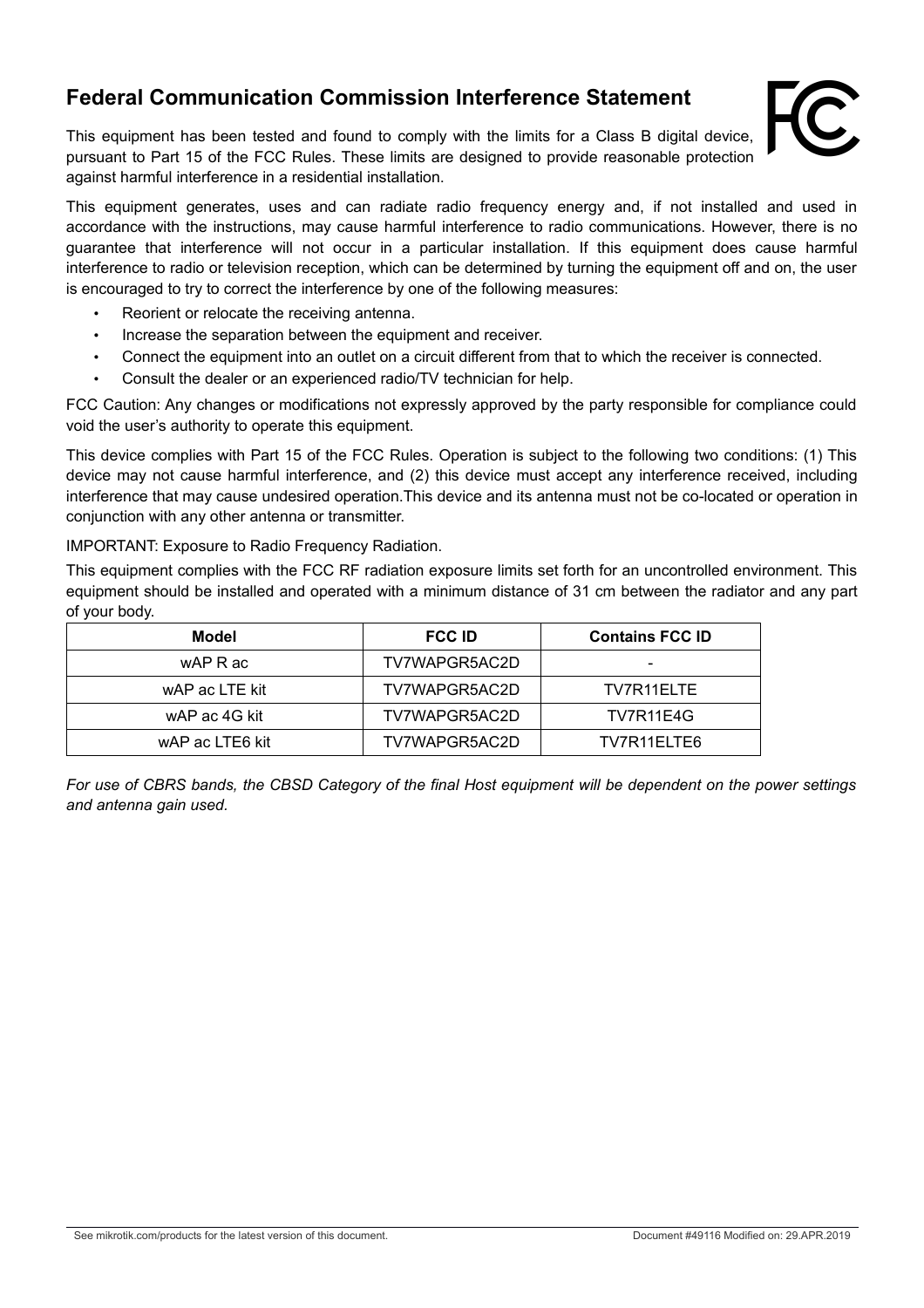#### **Industry Canada**

This device complies with Industry Canada licence-exempt RSS standard(s). Operation is subject to the following two conditions: (1) this device may not cause interference, and (2) this device must accept any interference, including interference that may cause undesired operation of the device.

Le présent appareil est conforme aux CNR d'Industrie Canada applicables aux appareils radio exempts de licence. L'exploitation est autorisée aux deux conditions suivantes : (1) l'appareil ne doit pas produire de brouillage, et (2) l'utilisateur de l'appareil doit accepter tout brouillage radioélectrique subi, même si le brouillage est susceptible d'en compromettre le fonctionnement.

IMPORTANT: Exposure to Radio Frequency Radiation.

This equipment complies with the IC radiation exposure limits set forth for an uncontrolled environment. This equipment should be installed and operated with a minimum distance of 31 cm between the radiator and any partof your body.

Cet équipement est conforme aux limites d'exposition au rayonnement IC définies pour un environnement non contrôlé. Cet équipement doit être installé et utilisé à une distance minimale de 31 cm entre le radiateur et toute partie de votre corps.

| Model           | IC               | <b>Contains IC</b> |  |
|-----------------|------------------|--------------------|--|
| wAP R ac        | 7442A-WAPGR5AC2D | -                  |  |
| wAP ac LTE kit  | 7442A-WAPGR5AC2D | 7442A-R11ELTE      |  |
| wAP ac 4G kit   | 7442A-WAPGR5AC2D | 7442A-R11E4G       |  |
| wAP ac LTE6 kit | 7442A-WAPGR5AC2D | 7442A-R11ELTE6     |  |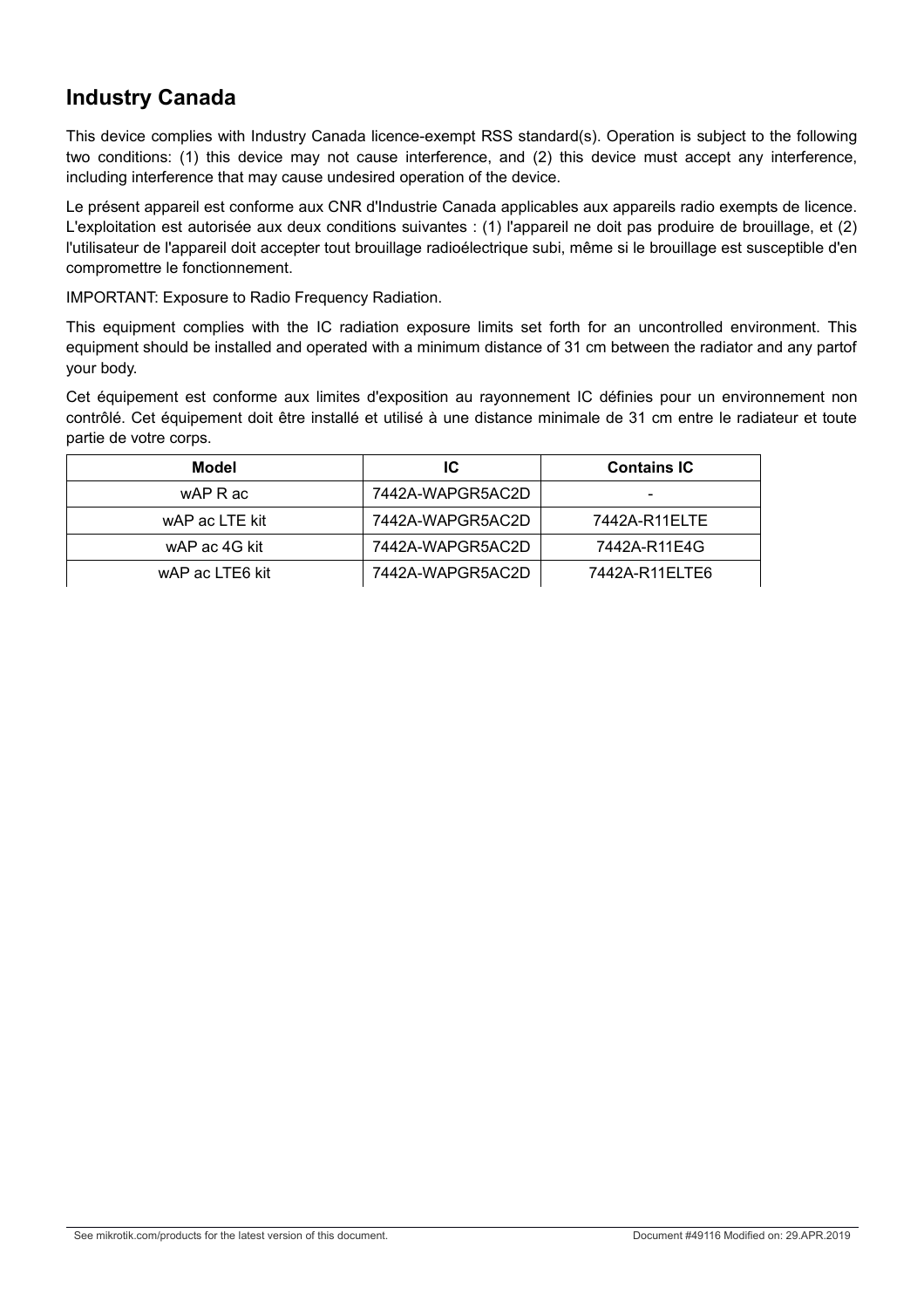#### **CE Declaration of Conformity**

Manufacturer: Mikrotikls SIA, Brivibas gatve 214i Riga, Latvia, LV1039.

|    | ividi iulacturei . Iviiki olikis OIA, Ditvibas yatve ZT41 Nya, Latvia, Lv 1009                                                                                                                                                                                  |
|----|-----------------------------------------------------------------------------------------------------------------------------------------------------------------------------------------------------------------------------------------------------------------|
|    | ВСС настоящото Mikrotīkls SIA декларира, че този тип радиосъоръжение RouterBOARD е в съответствие с Директива 2014/53/EC.                                                                                                                                       |
|    | Цялостният текст на ЕС декларацията за съответствие може да се намери на следния интернет адрес: https://mikrotik.com/products                                                                                                                                  |
|    | CS Tímto Mikrotīkls SIA prohlašuje, že typ rádiového zařízení RouterBOARD je v souladu se směrnicí 2014/53/EU. Úplné znění EU prohlášení o                                                                                                                      |
|    | shodě je k dispozici na této internetové adrese: https://mikrotik.com/products                                                                                                                                                                                  |
|    | DA Hermed erklærer Mikrotīkls SIA, at radioudstyrstypen RouterBOARD er i overensstemmelse med direktiv 2014/53/EU. EU-                                                                                                                                          |
|    | overensstemmelseserklæringens fulde tekst kan findes på følgende internetadresse: https://mikrotik.com/products                                                                                                                                                 |
|    | DE Hiermit erklärt Mikrotīkls SIA, dass der Funkanlagentyp RouterBOARD der Richtlinie 2014/53/EU entspricht. Der vollständige Text der EU-                                                                                                                      |
|    | Konformitätserklärung ist unter der folgenden Internetadresse verfügbar: https://mikrotik.com/products                                                                                                                                                          |
| EL | Με την παρούσα ο/η Mikrotīkls SIA, δηλώνει ότι ο ραδιοεξοπλισμός RouterBOARD πληροί την οδηγία 2014/53/ΕΕ. Το πλήρες κείμενο της<br>δήλωσης συμμόρφωσης ΕΕ διατίθεται στην ακόλουθη ιστοσελίδα στο διαδίκτυο: https://mikrotik.com/products                     |
|    | EN Hereby, Mikrotīkls SIA declares that the radio equipment type RouterBOARD is in compliance with Directive 2014/53/EU. The full text of the                                                                                                                   |
|    | EU declaration of conformity is available at the following internet address: https://mikrotik.com/products                                                                                                                                                      |
|    | ES Por la presente, Mikrotīkls SIA declara que el tipo de equipo radioeléctrico RouterBOARD es conforme con la Directiva 2014/53/UE. El texto                                                                                                                   |
|    | completo de la declaración UE de conformidad está disponible en la dirección Internet siguiente: https://mikrotik.com/products                                                                                                                                  |
|    | ET Käesolevaga deklareerib Mikrotīkls SIA, et käesolev raadioseadme tüüp RouterBOARD vastab direktiivi 2014/53/EL nõuetele. ELi                                                                                                                                 |
|    | vastavusdeklaratsiooni täielik tekst on kättesaadav järgmisel internetiaadressil: https://mikrotik.com/products                                                                                                                                                 |
|    | Mikrotīkls SIA vakuuttaa, että radiolaitetyyppi RouterBOARD on direktiivin 2014/53/EU mukainen. EU-vaatimustenmukaisuusvakuutuksen                                                                                                                              |
|    | täysimittainen teksti on saatavilla seuraavassa internetosoitteessa: https://mikrotik.com/products                                                                                                                                                              |
|    | FR Le soussigné, Mikrotīkls SIA , déclare que l'équipement radioélectrique du type RouterBOARD est conforme à la directive 2014/53/UE. Le                                                                                                                       |
|    | texte complet de la déclaration UE de conformité est disponible à l'adresse internet suivante: https://mikrotik.com/products                                                                                                                                    |
|    | HR∭likrotīkls SIA ovime izjavljuje da je radijska oprema tipa RouterBOARD u skladu s Direktivom 2014/53/EU. Cjeloviti tekst EU izjave o                                                                                                                         |
|    | sukladnosti dostupan je na sljedećoj internetskoj adresi: https://mikrotik.com/products                                                                                                                                                                         |
|    | HU Mikrotīkls SIA igazolja, hogy a RouterBOARD típusú rádióberendezés megfelel a 2014/53/EU irányelvnek. Az EU-megfelelőségi nyilatkozat                                                                                                                        |
|    | teljes szövege elérhető a következő internetes címen: https://mikrotik.com/products                                                                                                                                                                             |
| lΓ | Il fabbricante, Mikrotīkls SIA, dichiara che il tipo di apparecchiatura radio RouterBOARD è conforme alla direttiva 2014/53/UE. Il testo                                                                                                                        |
|    | completo della dichiarazione di conformità UE è disponibile al seguente indirizzo Internet: https://mikrotik.com/products                                                                                                                                       |
| IS | Hér með lýsir Mikrotīkls SIA yfir því að RouterBOARD er í samræmi við grunnkröfur og aðrar kröfur, sem gerðar eru í tilskipun 2014/53/EU.                                                                                                                       |
|    | Fullur texti ESB samræmisyfirlýsing er að finna á eftirfarandi netfangi: https://mikrotik.com/products                                                                                                                                                          |
| LТ | Aš, Mikrotīkls SIA, patvirtinu, kad radijo įrenginių tipas RouterBOARD atitinka Direktyvą 2014/53/ES. Visas ES atitikties deklaracijos tekstas                                                                                                                  |
|    | prieinamas šiuo interneto adresu: https://mikrotik.com/products                                                                                                                                                                                                 |
|    | Ar šo Mikrotīkls SIA deklarē, ka radioiekārta RouterBOARD atbilst Direktīvai 2014/53/ES. Pilns ES atbilstības deklarācijas teksts ir pieejams                                                                                                                   |
|    | šādā interneta vietnē: https://mikrotik.com/products                                                                                                                                                                                                            |
|    | MT B'dan, Mikrotīkls SIA , niddikjara li dan it-tip ta' tagħmir tar-radju RouterBOARD huwa konformi mad-Direttiva 2014/53/UE. It-test kollu tad-                                                                                                                |
|    | dikjarazzjoni ta' konformità tal-UE huwa disponibbli f'dan l-indirizz tal-Internet li ġej: https://mikrotik.com/products                                                                                                                                        |
|    | NL  Hierbij verklaar ik, Mikrotīkls SIA , dat het type radioapparatuur RouterBOARD conform is met Richtlijn 2014/53/EU. De volledige tekst van                                                                                                                  |
|    | de EU-conformiteitsverklaring kan worden geraadpleegd op het volgende internetadres: https://mikrotik.com/products                                                                                                                                              |
|    | NOMikrotīkls SIA erklærer herved at utstyret RouterBOARD er i samsvar med de grunnleggende krav og øvrige relevante krav i direktiv                                                                                                                             |
|    | 2014/53/EU. Den fulle teksten til EU-samsvarserklæringen er tilgjengelig på følgende internettadresse: https://mikrotik.com/products                                                                                                                            |
| ĒΓ | Mikrotīkls SIA niniejszym oświadcza, że typ urządzenia radiowego RouterBOARD jest zgodny z dyrektywą 2014/53/UE. Pełny tekst                                                                                                                                    |
|    | deklaracji zgodności UE jest dostępny pod następującym adresem internetowym: https://mikrotik.com/products                                                                                                                                                      |
|    | PT O(a) abaixo assinado(a) Mikrotīkls SIA declara que o presente tipo de equipamento de rádio RouterBOARD está em conformidade com a                                                                                                                            |
|    | Diretiva 2014/53/UE. O texto integral da declaração de conformidade está disponível no seguinte endereço de Internet:                                                                                                                                           |
|    | https://mikrotik.com/products                                                                                                                                                                                                                                   |
|    | ROPrin prezenta, Mikrotīkls SIA declară că tipul de echipamente radio RouterBOARD este în conformitate cu Directiva 2014/53/UE. Textul                                                                                                                          |
|    | integral al declarației UE de conformitate este disponibil la următoarea adresă internet: https://mikrotik.com/products<br>SK Mikrotīkls SIA týmto vyhlasuje, že rádiové zariadenie typu RouterBOARD je v súlade so smernicou 2014/53/EÚ. Úplné EÚ vyhlásenie o |
|    | zhode je k dispozícii na tejto internetovej adrese: https://mikrotik.com/products                                                                                                                                                                               |
|    | SL Mikrotīkls SIA potrjuje, da je tip radijske opreme RouterBOARD skladen z Direktivo 2014/53/EU. Celotno besedilo izjave EU o skladnosti je                                                                                                                    |
|    | na voljo na naslednjem spletnem naslovu: https://mikrotik.com/products                                                                                                                                                                                          |
|    | SV Härmed försäkrar Mikrotīkls SIA att denna typ av radioutrustning RouterBOARD överensstämmer med direktiv 2014/53/EU. Den fullständiga                                                                                                                        |
|    | texten till EU-försäkran om överensstämmelse finns på följande webbadress: https://mikrotik.com/products                                                                                                                                                        |
|    |                                                                                                                                                                                                                                                                 |

#### **MPE statement**

This equipment complies with EU radiation exposure limits set forth for an uncontrolled environment. This equipment should be installed and operated with minimum distance of 20 cm between the radiator and your body, unless specifically stated otherwise in page 1 of this document. In RouterOS you must specify your country, to make sure local wireless regulations are observed.

This device meets Maximum 2G/3G/4G LTE per ETSI regulations.

#### **Frequency bands terms of use**

|               | Frequency range (for applicable models) Channels used | Maximum Output Power (EIRP) Restriction |                                                        |  |
|---------------|-------------------------------------------------------|-----------------------------------------|--------------------------------------------------------|--|
| 2412-2472 MHz | - 13                                                  | 20 dBm                                  | Without any restriction to use in all EU Member States |  |
| 5150-5250 MHz | 26 - 48                                               | 23 dBm                                  | Restricted to indoor use only*                         |  |
| 5250-5350 MHz | 52 - 64                                               | 20 dBm                                  | Restricted to indoor use only*                         |  |
| 5470-5725 MHz | 1100 - 140                                            | 27 dBm                                  | Without any restriction to use in all EU Member States |  |



*\* It is the customer's responsibility to follow local country regulations, including operation within legal frequency channels, output power, cabling requirements, and Dynamic Frequency Selection (DFS) requirements. All Mikrotik radio devices must be professionally installed!*

*According to Commission Decision 2000/299/EC (6 April 2000), the product falls under the scope of Class 2.*

*Note. Information contained here is subject to change. Please visit the product page on [www.mikrotik.com](http://www.mikrotik.com/) for the most up to date version of this document.*